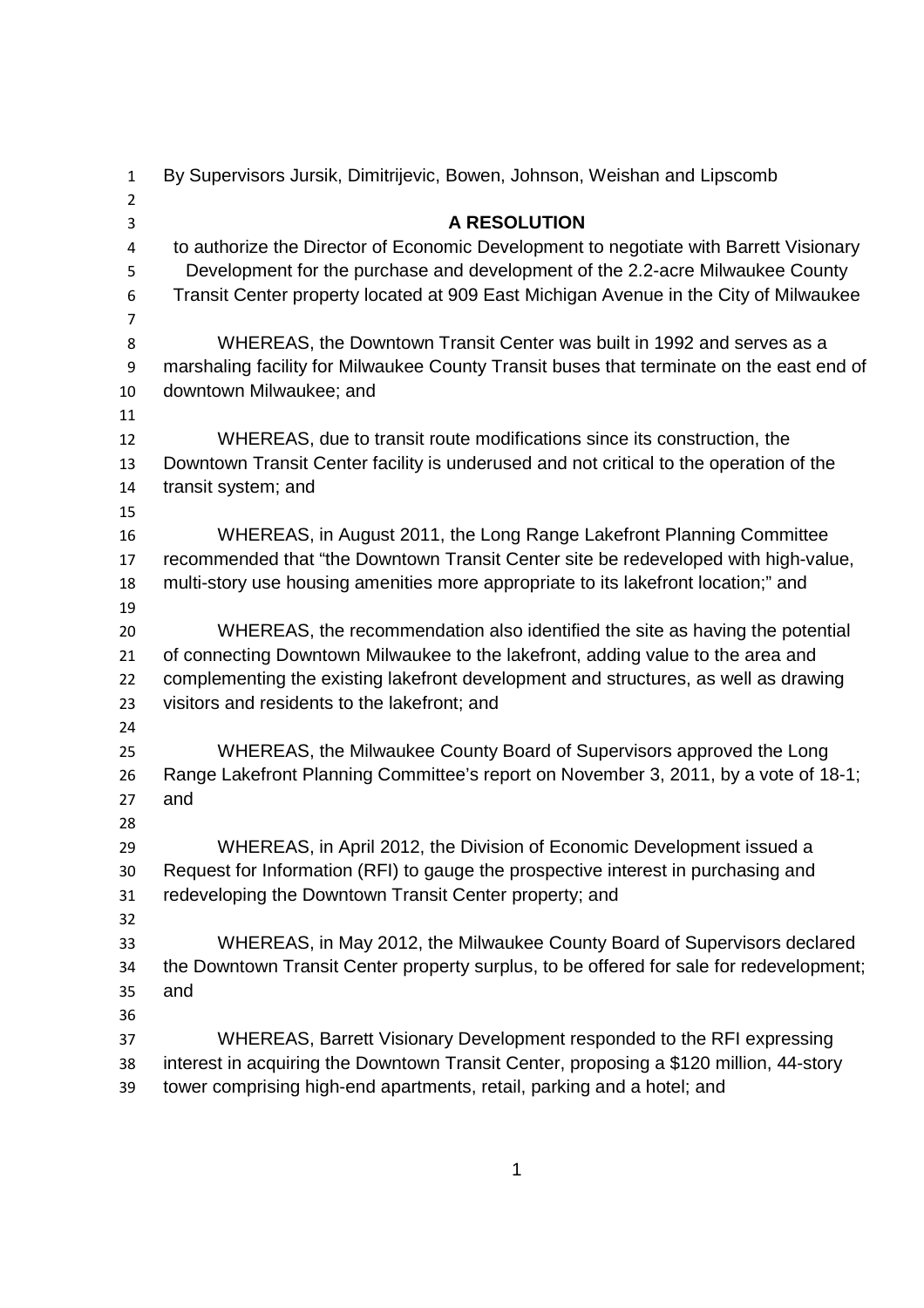WHEREAS, based on the responses to the RFI, the Director of Economic and Community Development is recommending that negotiations with Barrett Visionary Development commence for a development contract for the Transit Center site; and WHEREAS, the County Board is currently reviewing procedures for the disposition of real estate (File No. 12-586) to ensure that a transparent and publicly understood process is used to sell county property; and WHEREAS, the Director of Economic Development is seeking authorization to begin negotiations with Barrett Visionary Development on the terms and conditions of purchasing the Downtown Transit Center property and developing the property as *The Couture*, consistent with the Long Range Lakefront Planning Committee's report and the City of Milwaukee's Revised Downtown Plan; now, therefore, BE IT RESOLVED, that the Director of Economic Development is hereby authorized to negotiate with Barrett Visionary Development on the terms and conditions of purchasing the Downtown Transit Center property and developing the property as *The Couture*; and BE IT FURTHER RESOLVED, that the Director of Economic and Community Development is authorized and directed to perform the following: Develop a plan to incorporate the components of the Park East Redevelopment Compact (PERC) into the development agreement in order to provide additional sustainable community benefits that includes disadvantaged business opportunities and verified best faith efforts to employ Milwaukee County racial minorities in the project. Identify or develop an element of public attraction within the proposed development and ensure the project does not compete with public use facilities near the site. Advise the Committee on Economic and Community Development on the appraised value of the site with the understanding that the County Board expects to receive fair market value for the property. Work with the Parks Director and the Wisconsin Department of Natural Resources to determine if any portion of the development site is in conflict with the lakebed public trust doctrine.